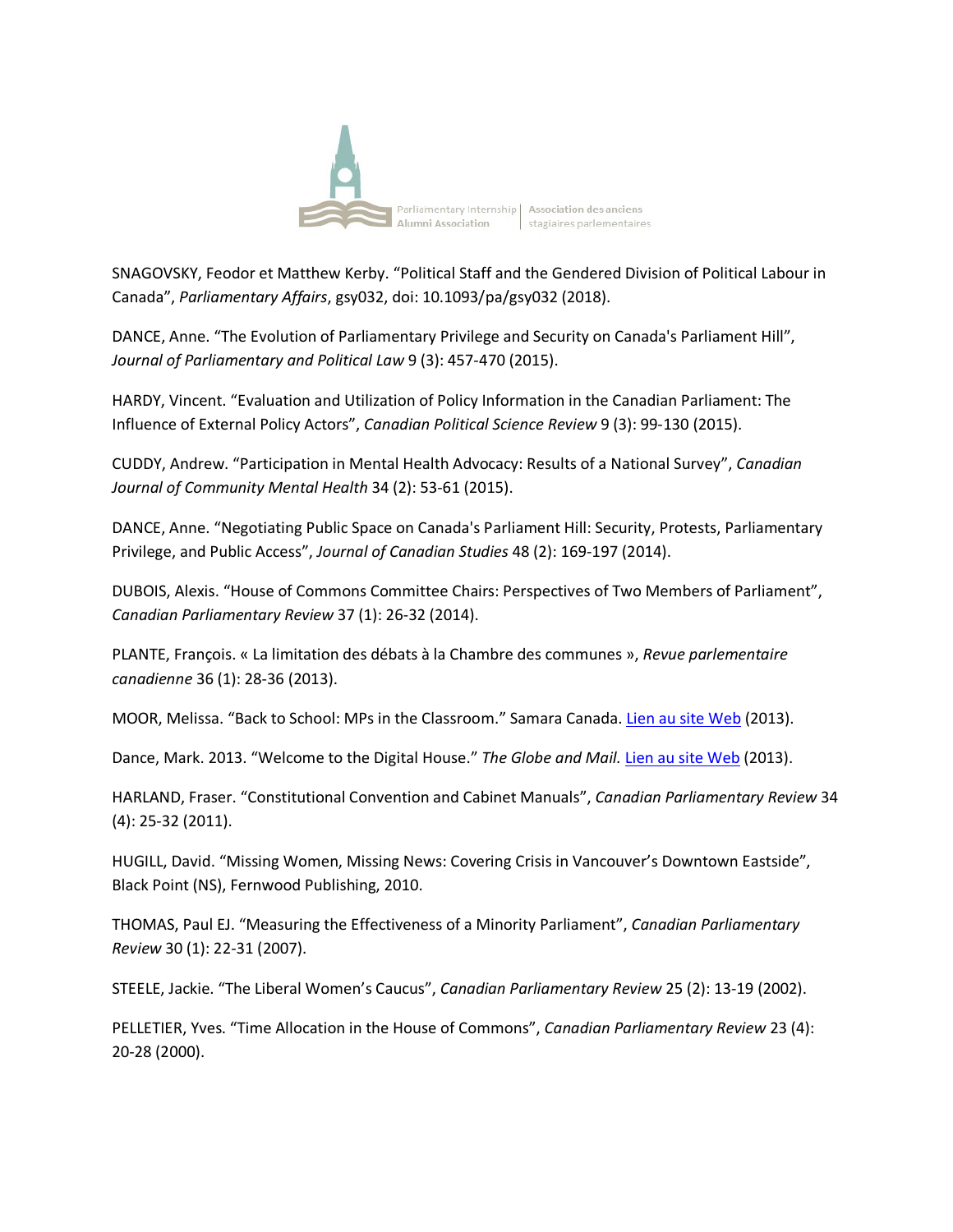MALLORY, James et Magnus Gunther, éd. *House of Commons Reforms*. Ottawa: Parliamentary Internship Programme (1991).

- SARRA-BOURNET, Michel. « Quelques aspects politiques des réformes de la Chambre des communes ».
- BLATT, David. "Can M.P.s be Law-Makers? Reforming Private Members' Business in the House of Commons."
- CLARK, Graeme. « L'élection du Président de la Chambre des communes ».
- DOUGHERTY, Sarah. "Scrutinizing Government: The Role of the Auditor General."
- DUBINSKI, David. "Who-Whom? The Registration of Lobbyists in Canada."
- LAVOIE, Roland. « L'après-McGrath et les rôles du législateur ».

O'BRIEN, Robert. "Canada and a Changing NATO", *Canadian Defense Quarterly* 18 (4): 61-73 (1989).

O'BRIEN, Robert. 1988. "Finance Committee Carves Out a Role", *Parliamentary Government* 8 (1): 3-10 (1988).

GABOURI, Jean Pierre et James Ross Hurley, éd. 1979. The Canadian House of Commons Observed: Parliamentary Internship Papers, Ottawa, Les Presses de l'Université d'Ottawa (1979).

- BERTRAM, Ralph. "Question Period."
- TURCOTTE, Yvon. « Les journées réservées à l'opposition ».
- CORDEAU, Marie. "Private Members' Hours."
- ACKER, Eric. "The Birth of the Election Expenses Bill."
- CARTER, David. "Implementation of the Election Expenses Act."
- THORDARSON, Bruce. "Foreign Policy and the Committee System."
- BUTLER, D.B. "The Adequacy of Committee Consideration of Legislation: The Case of Bill C-83."
- MITCHELL, Grant. "Research Facilities and the Backbench Member of Parliament."
- GAUTHIER, Francois. « La direction des relations interparlementaires ».
- MACDONALD, K.J. "Cabinet and Administrative Secrecy in a Participatory Democracy."
- DESJARDINS, Jean. « Les courriéristes parlementaires franco-québecois ».
- CAPLAN, Gary. "The Dynamics of Opposition: The Conservative Front Bench, an Analysis and a Proposal."
- GELLER, Linda. "The Role of the Third Party: The New Democrat Party."
- JUNEAU, Michel. « Le whip ».
- HALL, Peter et Peter Washburn. "Elites and Representation: A Study of the Attitudes and Perceptions of MPs."
- HARDER, Peter. "Career Patterns and Political Parties at the National and Sub-National Levels in the United States and Canada."
- MACNAUGHTON, Bruce. "Canadian Parliamentarians and Interest Groups Effectiveness."

JOHANSEN, Peter. "Televising Parliament: What the Commons Report Left Out", *Journal of Canadian Studies* 8 (4): 39-51 (1973).

SHERWOOD, Tom. "How the Church Lobbies in Ottawa", *United Church Observer* (novembre 1973).